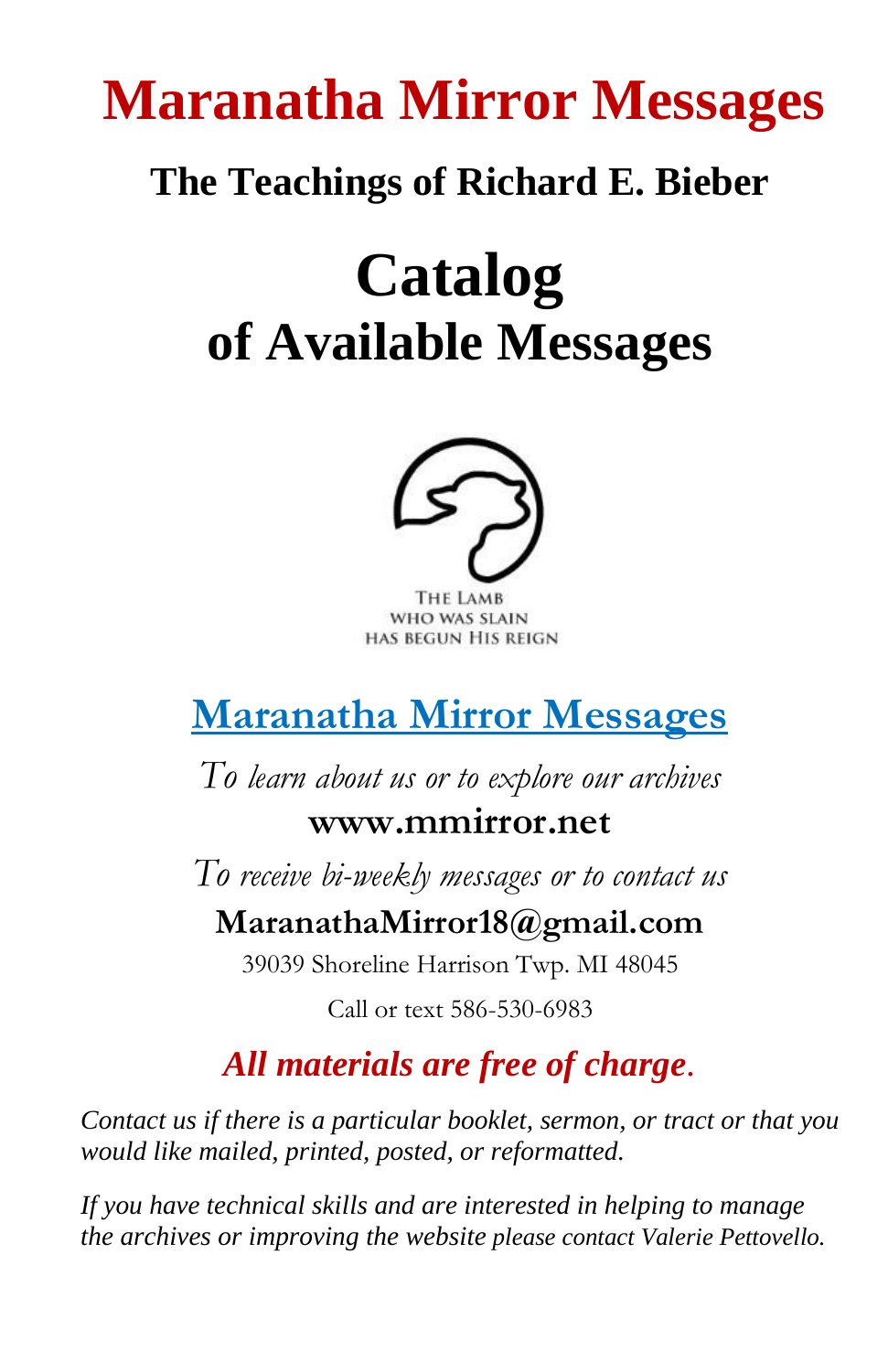# **Catalog of Available Materials Website- mmirror.net**

Maranatha Mirror's website is mmirror.net *(double m)*. The website posts messages with art and prayer and has an archive of hundreds of digital and audio sermons. A memorial page/blog about Dick Bieber is hoped to be added in 2022. If you want to add to the memorial or have experience setting up a blog in Word Press, please contact us.

### **Messages- Sermons/Shorts-Digital &Audio**

Maranatha Mirror has hundreds of archived sermons and short messages written by Dick Bieber. The messages are available in digital, print and audio format. See the mmirror.net website for digital and audio copies. Some sermons are only accessible in audio format on the website *(they have not been transcribed).* A few hundred cassette tapes have yet to be digitized and transcribed before the tapes disintegrate. We no longer have the equipment to format CD's.

## **Email Postings & Social Media**

Messages are sent out bi-weekly to people signed up for emails. Sign up at MaranathaMirror18@gmail.com or click the subscribe link on the website. Maranatha Mirror has a Facebook Page that posts weekly. We are interested in posting more frequently and/or on other social media platforms as God leads.

## **Books/Booklets/Bible Study Guides**

There are 60+ books either written by Dick Bieber or put together from some of Dick's most powerful sermons into themed booklets. These are great for personal and group studies. Printed books available on racks at Messiah and upon request. A limited number available in e-format on website.

### **Short Messages/Daily Devotionals**

**The Message Series:** A new full colored themed series of shorter booklets that bundles messages from recent postings into booklets that include art and prayers. A dozen or so are in the works.

**Three-Month Daily Devotionals:** Some older tracts/shorts were made into 8 volumes of Three-Month Daily Devotionals booklets.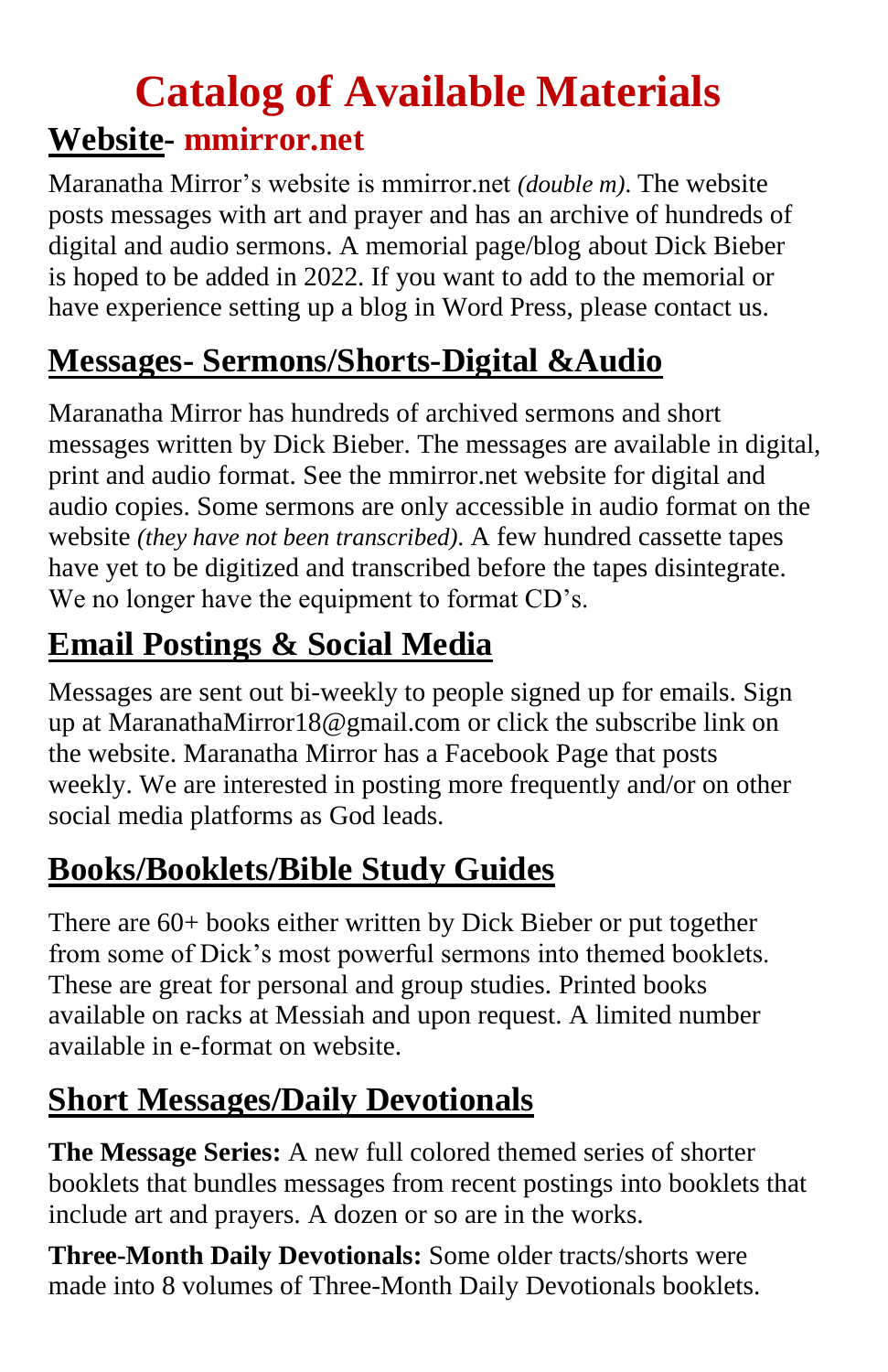#### **BOOKS & BOOKLETS**

**ARISE AND SHINE**

**THE AUTHENTIC CONGREGATION**

**BEGINNING TO PRAY** (Our oldest booklet, 1960's)

**BREAKTHROUGH TO EFFECTIVENESS**

**BROKEN BOLDNESS**

**CAUGHT INTO FREEDOM**

**COURAGE IN THE FACE OF FIRE** (in production… 2022 OR 2023)

**THE CHURCH IN THIS CITY**

**DISCIPLES MAKE DISCIPLES**

**THE DISCIPLES' WARDROBE**

**THE DOORWAY TO PRAYER**

**THE ELEVENTH HOUR**

**THE ENCOUNTER** (2020)

**ESCAPE FROM CHRISTENDOM** (An allegory/parable)

**THE FLAME OF JOY**

**FOLLOWING THE MASTER ON THE EDGE OF TIME-aka WHAT ARE WE WAITING FOR …***Also Available on Amazon Kindle*

**GUIDANCE- Connecting to Heaven**

**HEALED BY HIS STRIPES** (Lenten Devotional)

**HIS ULTIMATE GIFT TO YOU- HOLY SPIRIT** (Releasing Early 2022)

**HIS VOICE – HIS WORDS**

**HOPE** 

**I AM THE TRUE VINE- A Closer Look at John 15**

**THE INNER CONNECTION TO THE UNSEEN GOD**

**JESUS ONLY**

**JOHN 17-** *Jesus Prays*

**KINGDOM AUTHORITY**

**LET DOWN YOUR NETS**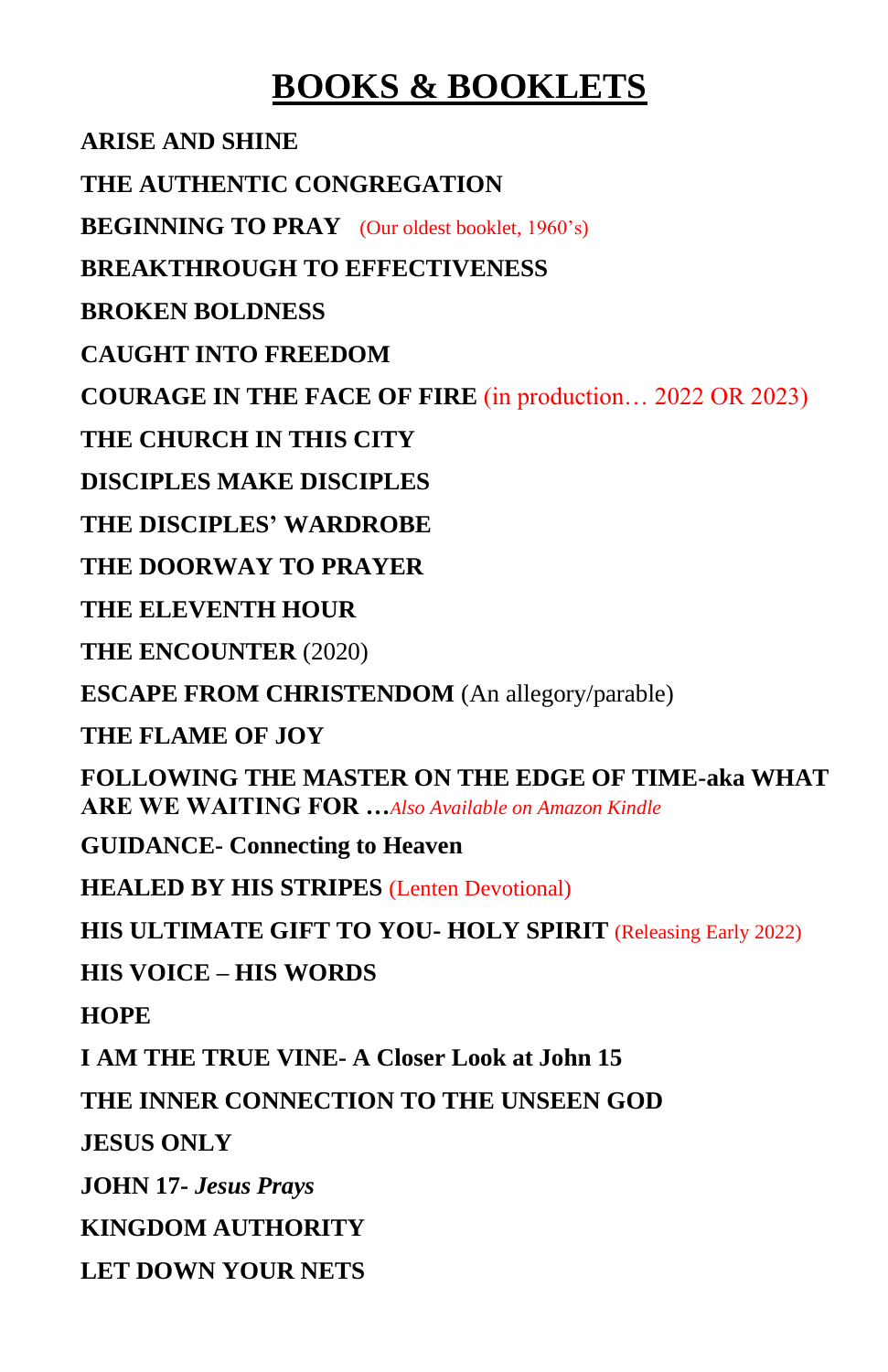**LIFE IN THE SPIRIT (According to Romans 8)**

**LOVE** 

**THE LOW ROAD TO SPIRITUAL POWER** 

**MINISTERING TO THE LORD-** (Basics of Discipleship Book 1)

**MOVING MOUNTAINS (**Unpublished, Needs editing)

**THE NARROW GATE** 

**PEOPLE GET READY** (2018, ready for release)

**PEOPLE OF THE WORD** 

**PRELUDE TO THE END**

**THE PROMISES OF GOD FULFILLED IN YOUR LIFE** 

**THE RENEWED MIND**

**SERVANTS OF THE WORD-** (Basics of Discipleship Book 2)

**SET OUR HEARTS ON FIRE –** Revival at Messiah Church

**THE SEVEN DOORS OF PRAYER**

**THE SILENT MIGRATION aka WHERE TO LORD?** *Also* available on Amazon Kindle as Where to Lord by Robert Burnell

**STEPPING DOWN TO HIGHER GROUND –** *A 40 Day Devotional* **SPIRITUAL POWER FOR THE UNDERGROUND CHURCH TAKE OFF YOUR SHOES THE TEACHER AND THE ULTIMATE SEARCH MEET (**Unpublished) **THINK ABOUT IT** (Challenges & Prayers to live a Christian life) **THIS AIN'T NO COUNTRY CLUB (aka THE OPEN CHURCH) TOWARDS AN EFFECTIVE MINISTRY UTTERANCE** (in production… 2022 OR 2023) **VITAL CHRISTIANITY WELCOME TO THE KINGDOM** (2019) **WINNING THE REAL WAR WISE FOOLS** (Prepared but unpublished) **WORK WHILE IT IS DAY**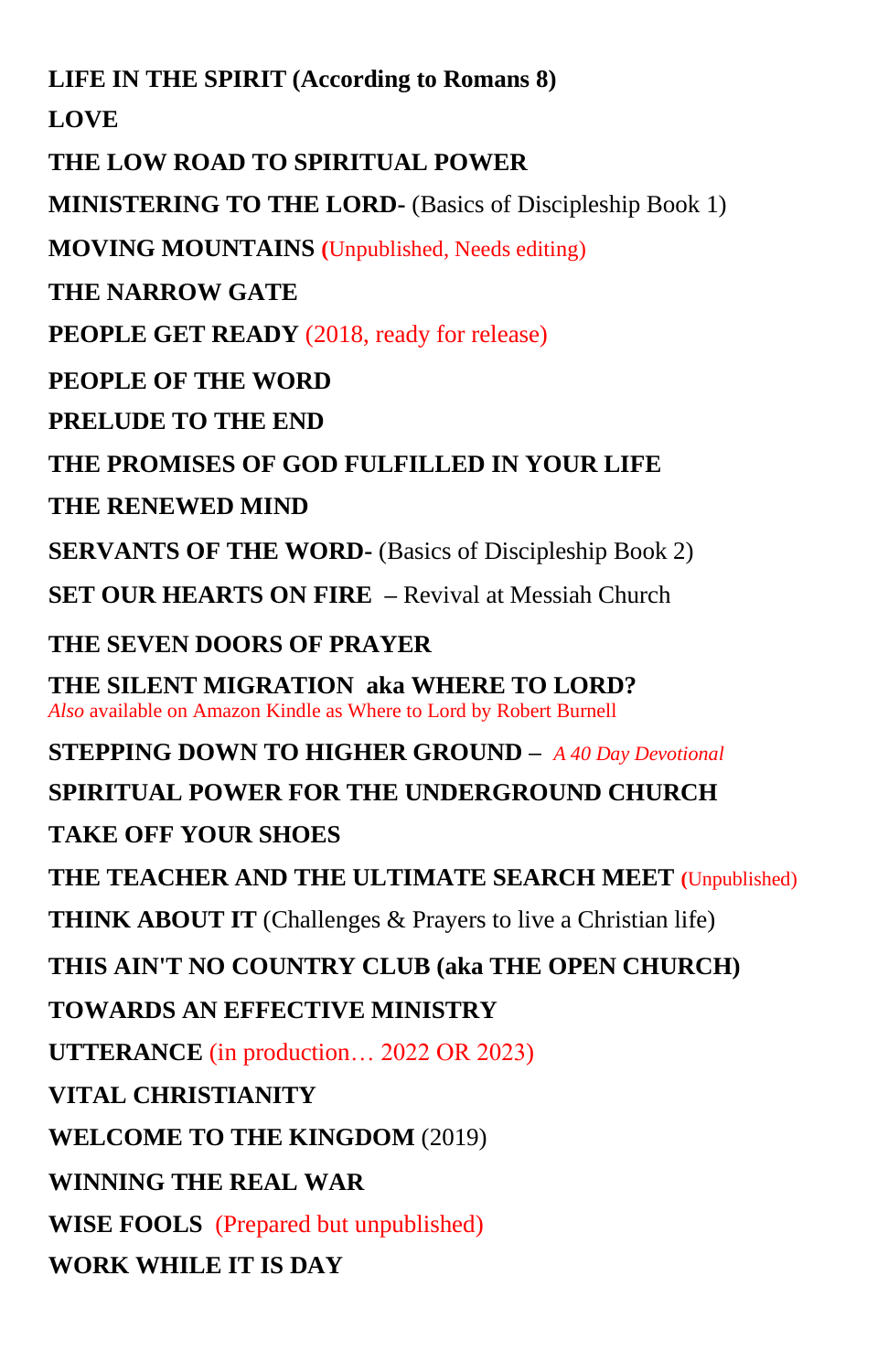## **BIBLE STUDY BOOKLETS**

#### **ABRAHAM'S JOURNEY- A Study of the Life of Faith**

#### **DYING AND BEHOLD WE LIVE- 2 nd Corinthians Study**

**HEBREWS**- A Fresh Look at the book of Hebrews

**GOSPEL OF MARK-** Notes for 21st Century Disciples

**THE HOLY SPIRIT, THE ULTIMATE WITNESS TO JESUS –**

**MATTHEW-** Study Notes

**REVELATION-** From the Voice of the Lord, Prophecy for a World in Crisis (Study of the Book of Revelations)

**SEEKING THE KINGDOM OF HEAVEN- Matthew Ch 1-7**  *(combined from Matthew Study Notes and Sermon on the Mount with scriptures included from newer bible translations…NLT, NIV, ESV, TPT)*

**SERMON ON THE MOUNT -** Notes for 21st Century Disciples

**WORK WHILE IT IS DAY**- Knowing and Exercising your ministry

**THE WORLD OF PSALMS**

# **Message Series- Shorter, full colored booklets**

Full colored booklets that include art and prayers. A collection of the most recently posted shorts and sermons based on theme.

| <b>ARMED</b>                | <b>PAIN</b>                     |
|-----------------------------|---------------------------------|
| <b>BELOVED</b>              | <b>PEACE</b>                    |
| <b>DISCOURAGED</b>          | POLITICALLY ENTANGLED           |
| <b>FEAR</b>                 | <b>REST</b>                     |
| <b>FIRE</b>                 | <b>RESTORED</b>                 |
| <b>FORGIVEN</b>             | <b>SERVING</b>                  |
| <b>HARDENED BY OPINIONS</b> | <b>TRIALS &amp; TRIBULATION</b> |
| <b>HELD</b>                 | <b>TOUCHED</b>                  |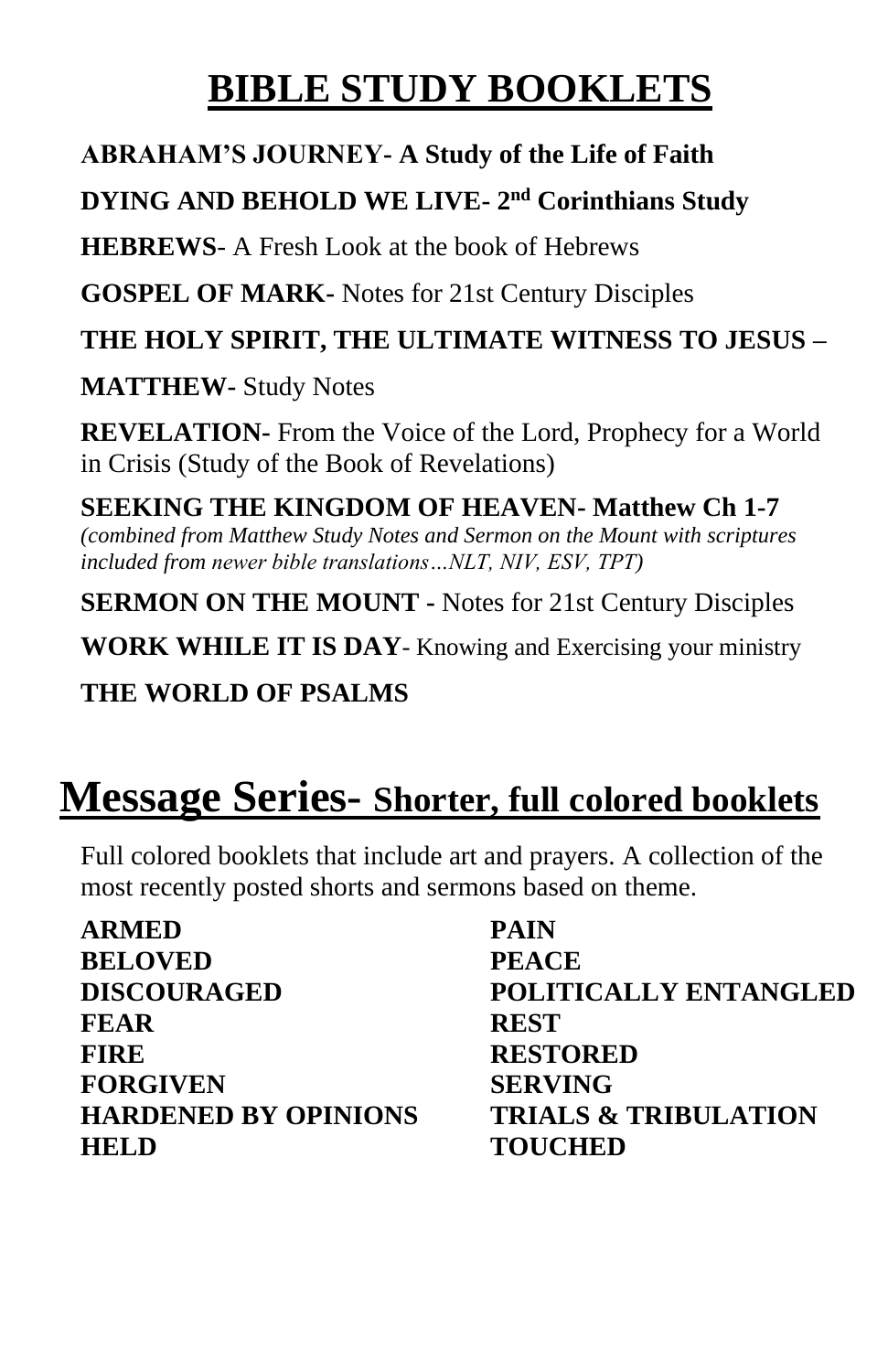# **Daily Devotionals**

*The Three-Month Daily Devotionals are older shorts formatted into booklet form. The volumes do not need to be read in order or started on a particular date.* 

**Volume 1:** Be Still and Know That I am God. **Volume 2:** Lord, Show Me the Way. **Volume 3:** Daily Redemption. **Volume 4:** Connecting with God. **Volume 5:** A Very Present Help. **Volume 6:** Fresh Bread. **Volume 7**: Connecting with Heaven. **Volume 8:** Focusing the Eye.

#### **STEPPING DOWN TO HIGHER GROUND-** *40 Day*

**HEALED BY HIS STRIPES***- Lent 40 Day*

## **STREET WORK/SEEKER TRACTS**

These beautiful, inspiring messages are meant to speak truth to the heart of non-believers and seekers by encouraging them to see and seek the presence of God in their lives. They are inspiring without being patronizing. The ministry has 500 or so street work tracts. These can be made into single sheets or trifolds. Bundles are available. Your ministry information can be printed on the tracts. Contact us for titles and to order.

# **SHORTS**

Dick Bieber wrote short messages prolifically. Most of these shorts were meant to help "People of the Way" to heed the call of the Master. There are 2000+ short messages in our archives. The website features the most recent shorts on the homepage and one or two are emailed weekly to subscribers. A spreadsheet with titles and short synopsis' is available on website or can be emailed upon request.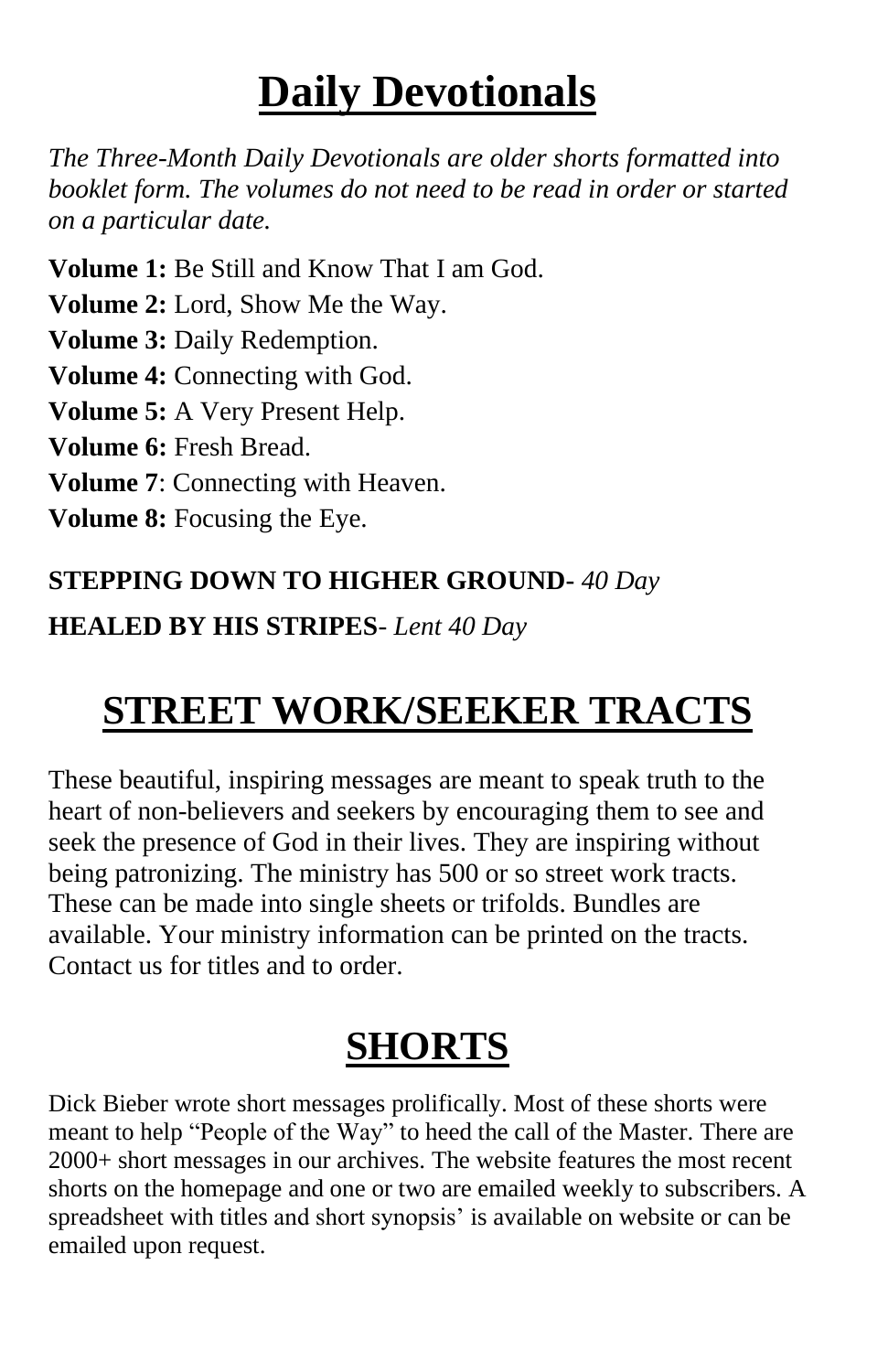## **Colored Pamphlets: Messages with Art**

*The list below includes messages that include art. The beautiful, moving art is from Christian and Prophetic artists from all over the world who have kindly allowed us to include their art.*

*These pamphlets (4-12 pages) are great for devotions and small study groups. Any message/sermon from the archives can be made into colored pamphlets upon request. New pamphlets are formatted weekly.*



**A Changed Heart, A Changed Atmosphere A Galilee Interruption A Walk Not A Trip All We Like Sheep Amazing Grace, Consuming Fire Am I doing it? (Prayer) An Offered Life Anchors Are You Dead or Alive Armor of Light Ask whatever you Will Awakened Through Prayer Bad Thoughts? Believe Bread for the God Hungry Breaking Through the Barriers Bride and the Monster (The) Built on His Love Change Out of That Old Fleabag Changed heart, Changed Atmosphere Christian Agenda or the Kingdom of God Churchianity's Twilight Hour Circulate, Don't Capitulate Come on into the Feast Comfort for the Comfortless Costly, Yet Free Covered Cross a Doorway to a New Mind Desire and Resolve Destroy this Temple Did Jesus Carry a Flag? Disposable Insight, Compelling Vision Don't Panic Door of Desperation Eleventh Hour Blind**

**Eternal Life Starting Now Faith in Your Faith or Faith in God Faith, not Feelings Fake News Fear of God and the Love of God Figure It Out Final Temple (the) Forgiveness the Power that Draws Freedom of a Committed Heart Free from the Fear of the Shadow of Death Free Men From Dead Bones to Living People aka Take up Your Cross Daily Gem in the Mud (the) Getting Connected** (how to pray) **Gift of the Holy Sprit Glory of God for the Contrite Heart Glory of the Lord** (Christmas) **Go in Your Room & Shut the Door God Conscious Grip of God (The) Ground Fire Happening Now Hard Hearts, Soft Minds Having His Mind He Comes to Lift us Up He Gathers, He Sifts He will Make all Things New Healing Light, Spreading Fire Hearing His Voice Hearing the Shepherd's Voice Heart of Mary (the) Holy Fear How Spiritual is Our Spiritual Warfare I Came to Cast Fire Upon the Earth**